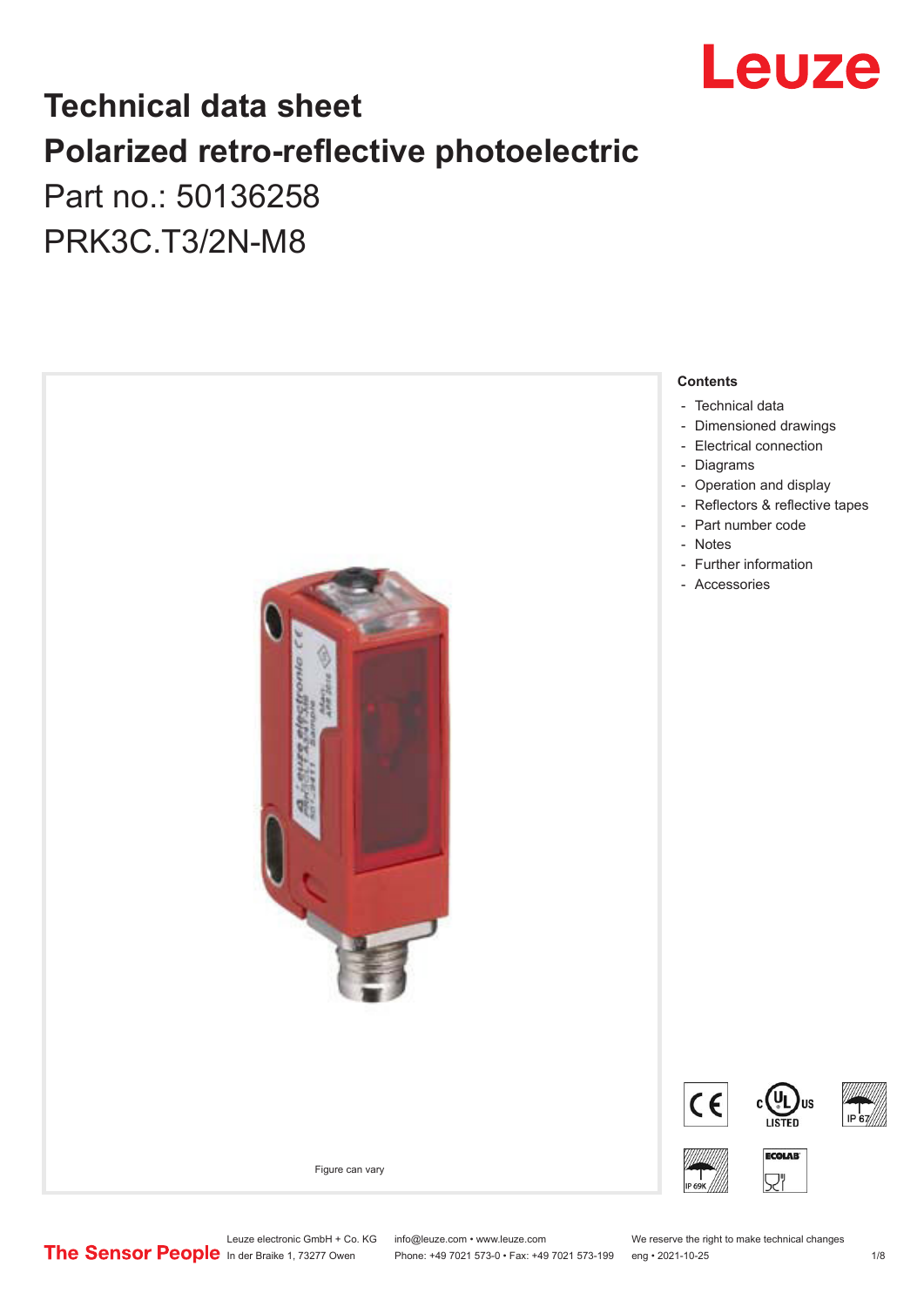#### <span id="page-1-0"></span>**Technical data**

## Leuze

#### **Basic data**

| <b>Series</b>                                  | 3C                                      |
|------------------------------------------------|-----------------------------------------|
| <b>Operating principle</b>                     | Reflection principle                    |
| <b>Application</b>                             | Detection of highly transparent bottles |
|                                                | Detection of transparent films          |
| <b>Special version</b>                         |                                         |
| <b>Special version</b>                         | Autocollimation                         |
| <b>Optical data</b>                            |                                         |
| <b>Operating range</b>                         | Guaranteed operating range              |
| <b>Operating range</b>                         | 0  3 m, With reflector TK(S) 100x100    |
| <b>Operating range limit</b>                   | Typical operating range                 |
| <b>Operating range limit</b>                   | 0  3.6 m, With reflector TK(S) 100x100  |
| <b>Light source</b>                            | LED, Red                                |
| Wavelength                                     | 635 nm                                  |
| <b>LED</b> group                               | Exempt group (in acc. with EN 62471)    |
| <b>Transmitted-signal shape</b>                | Pulsed                                  |
| <b>Electrical data</b>                         |                                         |
| <b>Protective circuit</b>                      | Polarity reversal protection            |
|                                                | Short circuit protected                 |
|                                                |                                         |
| Performance data                               |                                         |
| Supply voltage U <sub>B</sub>                  | 10  30 V, DC, Incl. residual ripple     |
| <b>Residual ripple</b>                         | 0  15 %, From $U_B$                     |
| <b>Open-circuit current</b>                    | 015mA                                   |
| <b>Outputs</b>                                 |                                         |
| Number of digital switching outputs 2 Piece(s) |                                         |
|                                                |                                         |
|                                                |                                         |
| <b>Switching outputs</b>                       |                                         |

**Switching current, max.** 100 mA **Switching voltage** high:  $\geq (U_p - 2V)$ Low: ≤2V **Switching output 1 Connection 1, pin 4 Switching element** Transistor, NPN **Switching principle** Light switching **Switching output 2 Connection 1, pin 2 Switching element** Transistor, NPN **Switching principle** Dark switching **Timing Switching frequency** 1,500 Hz **Response time** 0.33 ms

#### **Connection 1 Signal OUT** Voltage supply **Type of connection** Connector **Thread size** M8 **Type Male Material** Metal **No. of pins** 4 -pin

#### **Mechanical data**

| Dimension (W x H x L)             | 11.4 mm x 34.2 mm x 18.3 mm  |
|-----------------------------------|------------------------------|
| <b>Housing material</b>           | <b>Plastic</b>               |
| <b>Plastic housing</b>            | PC-ABS                       |
| Lens cover material               | Plastic / PMMA               |
| Net weight                        | 10q                          |
| <b>Housing color</b>              | Red                          |
| <b>Type of fastening</b>          | Through-hole mounting        |
|                                   | Via optional mounting device |
| <b>Compatibility of materials</b> | <b>ECOLAB</b>                |

#### **Operation and display**

| Type of display                     | I FD.                  |
|-------------------------------------|------------------------|
| <b>Number of LEDs</b>               | 2 Piece(s)             |
| <b>Operational controls</b>         | Teach button           |
| Function of the operational control | Sensitivity adjustment |

#### **Environmental data**

| Ambient temperature, operation | -40  60 °C |
|--------------------------------|------------|
| Ambient temperature, storage   | -40  70 °C |

#### **Certifications**

| Degree of protection     | IP 67         |
|--------------------------|---------------|
|                          | IP 69K        |
| <b>Protection class</b>  | Ш             |
| <b>Certifications</b>    | c UL US       |
| <b>Standards applied</b> | IEC 60947-5-2 |
|                          |               |

#### **Classification**

| <b>Customs tariff number</b> | 85365019 |  |
|------------------------------|----------|--|
| eCl@ss 5.1.4                 | 27270902 |  |
| eCl@ss 8.0                   | 27270902 |  |
| eCl@ss 9.0                   | 27270902 |  |
| eCl@ss 10.0                  | 27270902 |  |
| eCl@ss 11.0                  | 27270902 |  |
| <b>ETIM 5.0</b>              | EC002717 |  |
| <b>ETIM 6.0</b>              | EC002717 |  |
| <b>ETIM 7.0</b>              | EC002717 |  |

**Readiness delay** 300 ms **Response jitter** 110 µs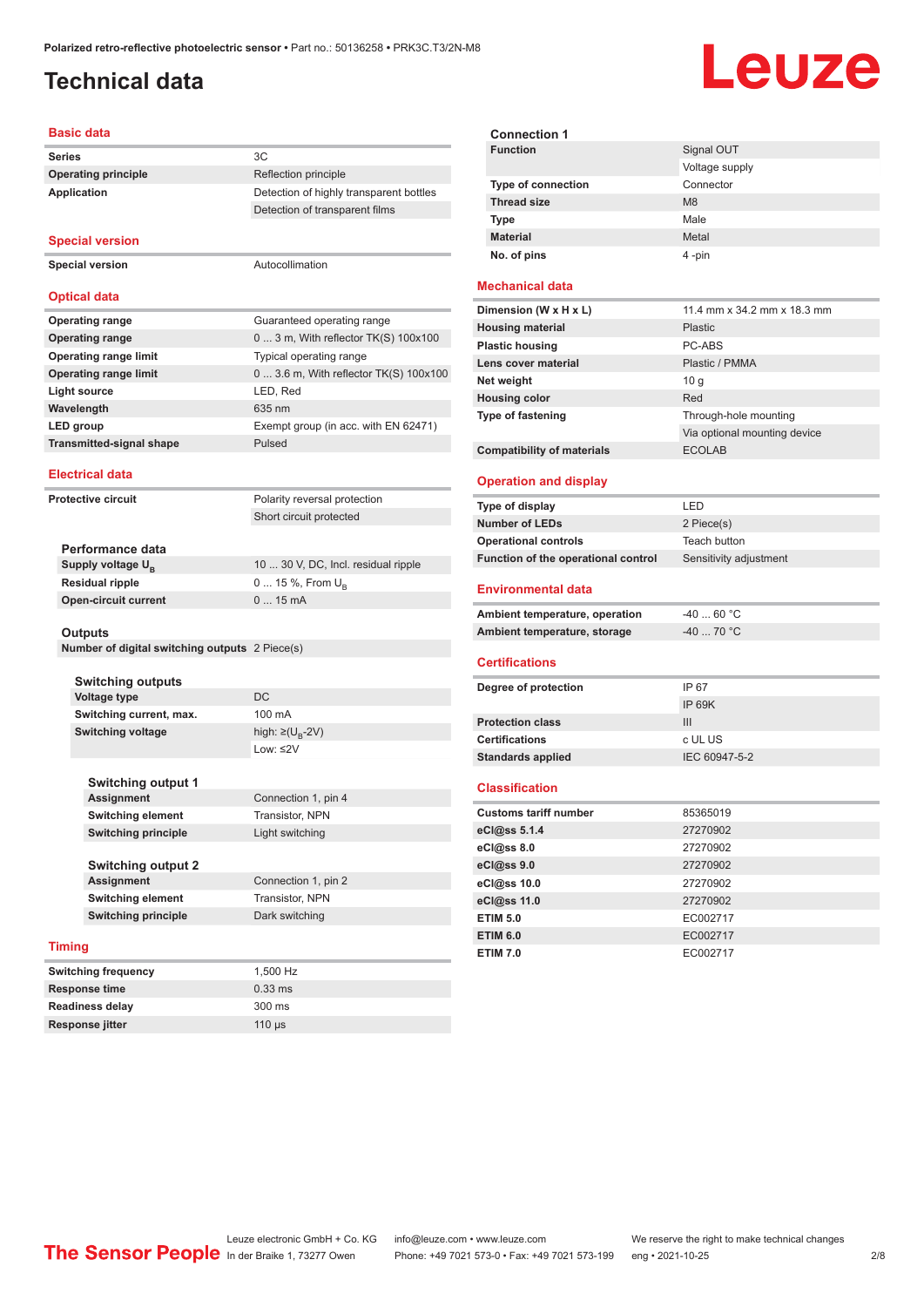## <span id="page-2-0"></span>**Dimensioned drawings**



All dimensions in millimeters



**Electrical connection**

#### **Connection 1**

| <b>Function</b>           | Signal OUT<br>Voltage supply |
|---------------------------|------------------------------|
| <b>Type of connection</b> | Connector                    |
| <b>Thread size</b>        | M <sub>8</sub>               |
| <b>Type</b>               | Male                         |
| <b>Material</b>           | Metal                        |
| No. of pins               | $4 - pin$                    |

| Pin            | <b>Pin assignment</b> |  |
|----------------|-----------------------|--|
|                | V+                    |  |
| $\overline{2}$ | OUT <sub>2</sub>      |  |
| ໍາ             | <b>GND</b>            |  |
| 4              | OUT <sub>1</sub>      |  |
|                |                       |  |

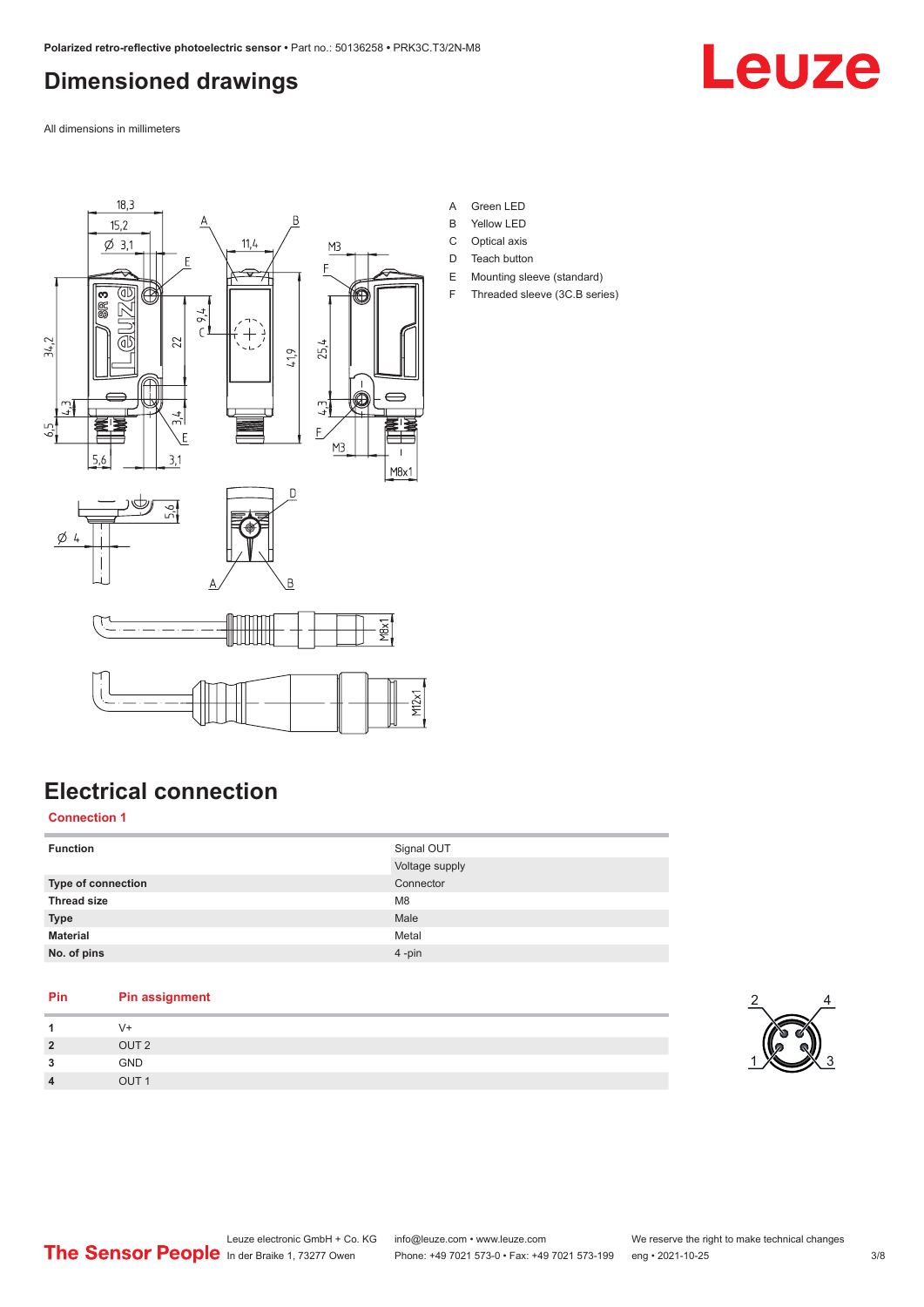#### <span id="page-3-0"></span>**Diagrams**

# Leuze

Typ. response behavior



- x Distance [m]
- Misalignment [mm]

Typ. function reserve

x



## **Operation and display**

| <b>LED</b>     | <b>Display</b>           | <b>Meaning</b>                       |
|----------------|--------------------------|--------------------------------------|
|                | Green, continuous light  | Operational readiness                |
| $\overline{2}$ | Yellow, continuous light | Light path free                      |
|                | Yellow, flashing         | Light path free, no function reserve |

## **Reflectors & reflective tapes**

|           | Part no. | <b>Designation</b> | <b>Operating range</b><br><b>Operating range</b> | <b>Description</b>                                                                                                                                                                                                                         |
|-----------|----------|--------------------|--------------------------------------------------|--------------------------------------------------------------------------------------------------------------------------------------------------------------------------------------------------------------------------------------------|
| $\supset$ | 50117583 | MTKS 50x50.1       | 01.3m<br>01.6m                                   | Design: rechteckig<br>Triple reflector size: 1.2 mm<br>Reflective surface: 50 mm x 50 mm<br>Material: Kunststoff<br>Base material: Kunststoff<br>Chemical designation of the material: PMMA8N<br>Fastening: Durchgangsbefestigung, klebbar |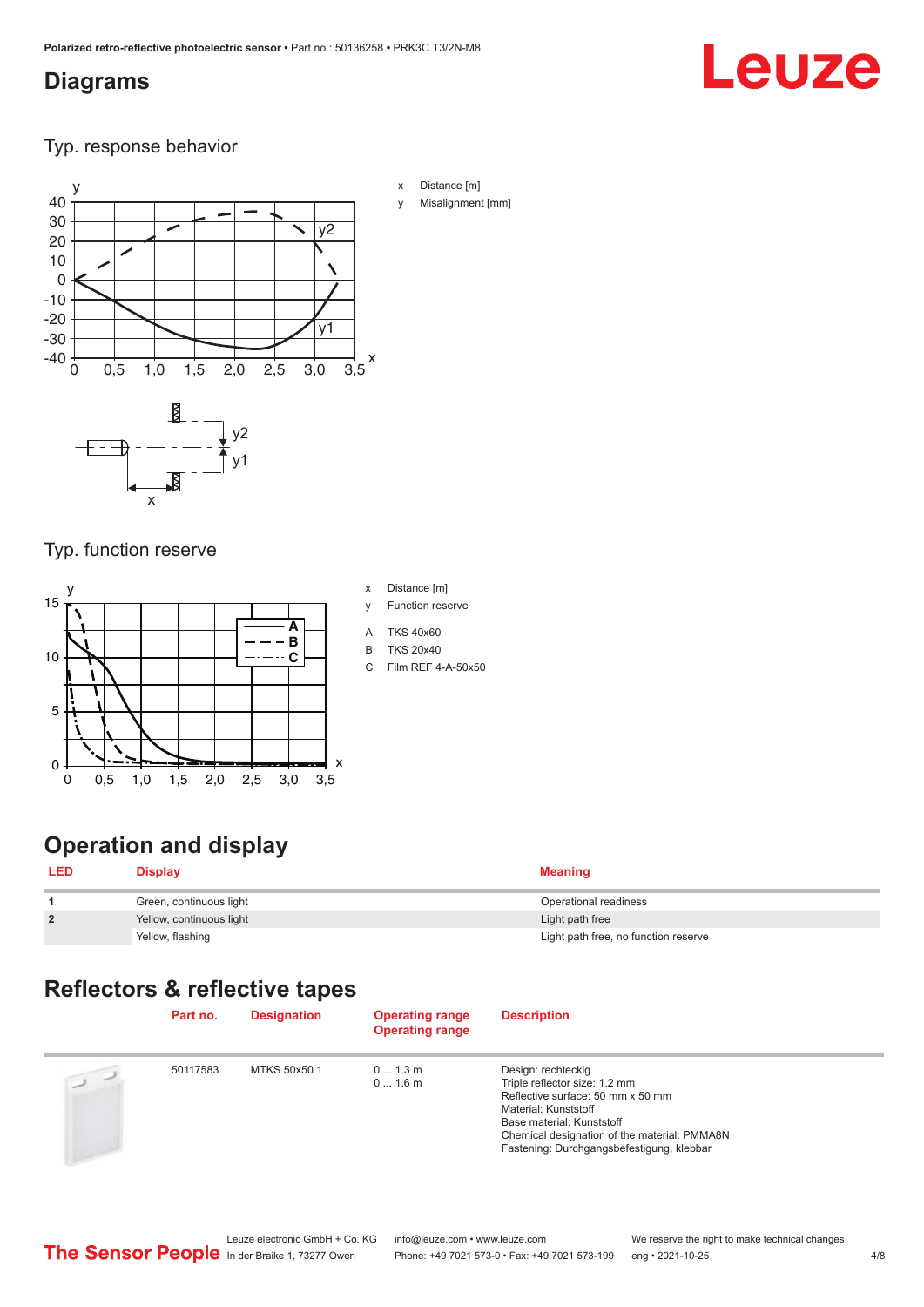## <span id="page-4-0"></span>**Reflectors & reflective tapes**



| Part no. | <b>Designation</b> | <b>Operating range</b><br><b>Operating range</b> | <b>Description</b>                                                                                                                                                                                                                         |
|----------|--------------------|--------------------------------------------------|--------------------------------------------------------------------------------------------------------------------------------------------------------------------------------------------------------------------------------------------|
| 50110192 | REF 6-A-50x50      | 01.2m<br>01.4m                                   | Design: rechteckig<br>Triple reflector size: 0.3 mm<br>Reflective surface: 50 mm x 50 mm<br>Material: Kunststoff<br>Chemical designation of the material: PMMA<br>Fastening: selbstklebend                                                 |
| 50003192 | TK 100x100         | 03m<br>03.6m                                     | Design: rechteckig<br>Triple reflector size: 4 mm<br>Reflective surface: 96 mm x 96 mm<br>Material: Kunststoff<br>Base material: Kunststoff<br>Chemical designation of the material: PMMA8N<br>Fastening: Rückseite kann beklebt werden    |
| 50022816 | <b>TKS 100X100</b> | 03m<br>03.6m                                     | Design: rechteckig<br>Triple reflector size: 4 mm<br>Reflective surface: 96 mm x 96 mm<br>Material: Kunststoff<br>Base material: Kunststoff<br>Chemical designation of the material: PMMA8N<br>Fastening: Durchgangsbefestigung, klebbar   |
| 50081283 | <b>TKS 20X40</b>   | 01m<br>0 1.2 m                                   | Design: rechteckig<br>Triple reflector size: 2.3 mm<br>Reflective surface: 16 mm x 38 mm<br>Material: Kunststoff<br>Base material: Kunststoff<br>Chemical designation of the material: PMMA8N<br>Fastening: Durchgangsbefestigung, klebbar |
| 50040820 | <b>TKS 40X60</b>   | 02m<br>02.4m                                     | Design: rechteckig<br>Triple reflector size: 4 mm<br>Reflective surface: 37 mm x 56 mm<br>Material: Kunststoff<br>Base material: Kunststoff<br>Chemical designation of the material: PMMA8N<br>Fastening: Durchgangsbefestigung, klebbar   |

### **Part number code**

Part designation: **AAA 3C d EE-f.GG H/i J-K**

| AAA3C | Operating principle / construction<br>HT3C: Diffuse reflection sensor with background suppression<br>LS3C: Throughbeam photoelectric sensor transmitter<br>LE3C: Throughbeam photoelectric sensor receiver<br>PRK3C: Retro-reflective photoelectric sensor with polarization filter |
|-------|-------------------------------------------------------------------------------------------------------------------------------------------------------------------------------------------------------------------------------------------------------------------------------------|
| d     | Light type<br>n/a: red light<br>I: infrared light                                                                                                                                                                                                                                   |
| EE    | Light source<br>$n/a$ : LED<br>L1: laser class 1<br>$L2$ : laser class 2                                                                                                                                                                                                            |
|       | Preset range (optional)<br>n/a: operating range acc. to data sheet<br>xxxF: Preset range [mm]                                                                                                                                                                                       |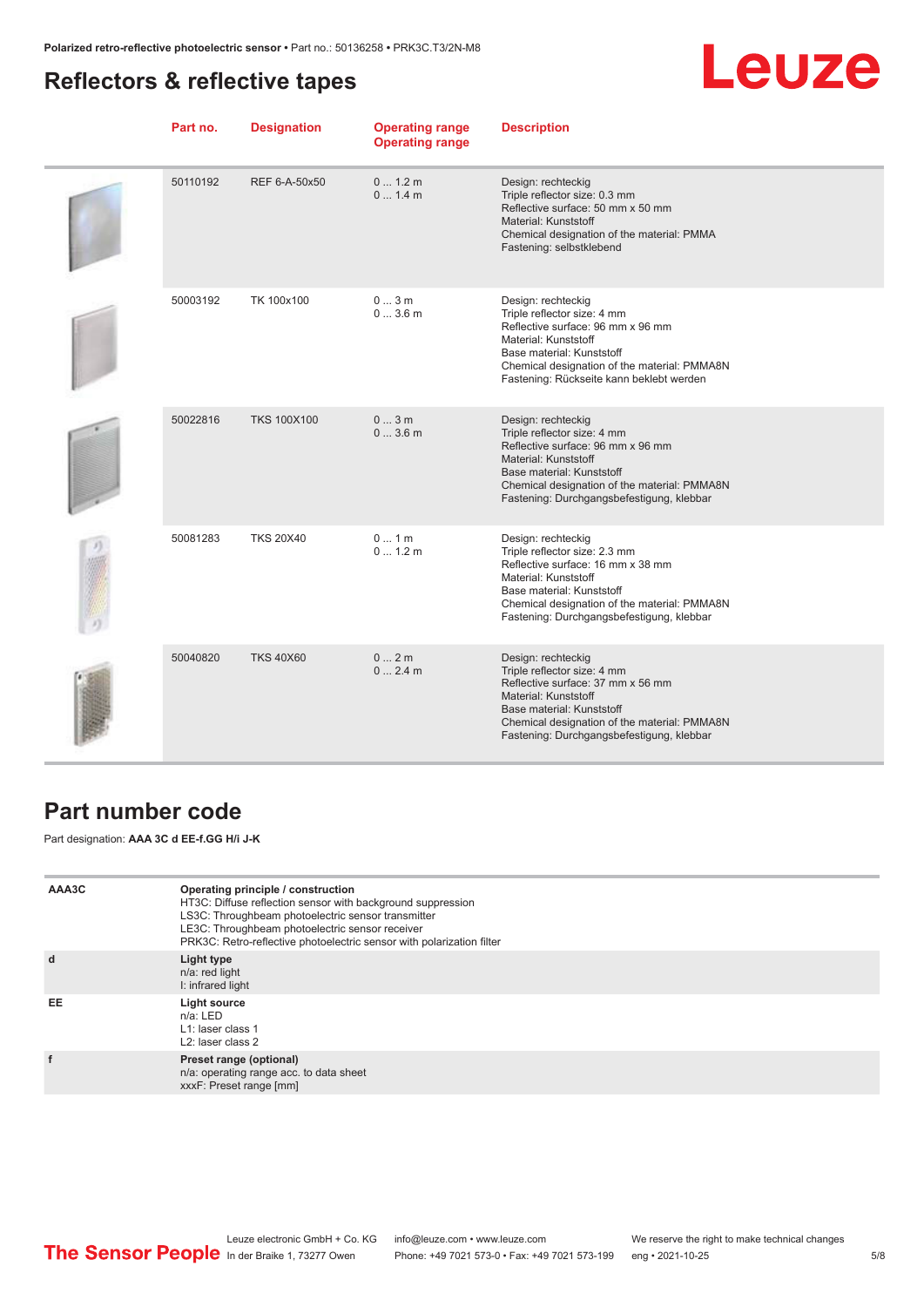#### <span id="page-5-0"></span>**Part number code**



| GG          | Equipment<br>n/a: standard<br>A: Autocollimation principle (single lens) for positioning tasks<br>B: Housing model with two M3 threaded sleeves, brass<br>F: Permanently set range<br>L: Long light spot<br>S: small light spot<br>T: autocollimation principle (single lens) for highly transparent bottles without tracking<br>TT: autocollimation principle (single lens) for highly transparent bottles with tracking<br>V: V-optics<br>XL: Extra long light spot<br>X: extended model<br>HF: Suppression of HF illumination (LED)                                                                              |
|-------------|---------------------------------------------------------------------------------------------------------------------------------------------------------------------------------------------------------------------------------------------------------------------------------------------------------------------------------------------------------------------------------------------------------------------------------------------------------------------------------------------------------------------------------------------------------------------------------------------------------------------|
| н           | Operating range adjustment<br>n/a with HT: range adjustable via 8-turn potentiometer<br>n/a with retro-reflective photoelectric sensors (PRK): operating range not adjustable<br>1: 270° potentiometer<br>3: teach-in via button<br>6: auto-teach                                                                                                                                                                                                                                                                                                                                                                   |
| j.          | Switching output/function OUT 1/IN: Pin 4 or black conductor<br>2: NPN transistor output, light switching<br>N: NPN transistor output, dark switching<br>4: PNP transistor output, light switching<br>P: PNP transistor output, dark switching<br>6: push-pull switching output, PNP light switching, NPN dark switching<br>G: Push-pull switching output, PNP dark switching, NPN light switching<br>L: IO-Link interface (SIO mode: PNP light switching, NPN dark switching)<br>8: activation input (activation with high signal)<br>X: pin not used<br>1: IO-Link / light switching (NPN) / dark switching (PNP) |
| J           | Switching output / function OUT 2/IN: pin 2 or white conductor<br>2: NPN transistor output, light switching<br>N: NPN transistor output, dark switching<br>4: PNP transistor output, light switching<br>P: PNP transistor output, dark switching<br>6: push-pull switching output, PNP light switching, NPN dark switching<br>G: Push-pull switching output, PNP dark switching, NPN light switching<br>W: warning output<br>X: pin not used<br>8: activation input (activation with high signal)<br>9: deactivation input (deactivation with high signal)<br>T: teach-in via cable                                 |
| κ           | <b>Electrical connection</b><br>n/a: cable, standard length 2000 mm, 4-wire<br>5000: cable, standard length 5000 mm, 4-wire<br>M8: M8 connector, 4-pin (plug)<br>M8.3: M8 connector, 3-pin (plug)<br>200-M8: cable, length 200 mm with M8 connector, 4-pin, axial (plug)<br>200-M8.3: cable, length 200 mm with M8 connector, 3-pin, axial (plug)<br>200-M12: cable, length 200 mm with M12 connector, 4-pin, axial (plug)                                                                                                                                                                                          |
| <b>Note</b> |                                                                                                                                                                                                                                                                                                                                                                                                                                                                                                                                                                                                                     |

 $\%$  A list with all available device types can be found on the Leuze website at www.leuze.com.

#### **Notes**

|  | <b>Observe intended use!</b>                                                          |
|--|---------------------------------------------------------------------------------------|
|  | $\%$ This product is not a safety sensor and is not intended as personnel protection. |
|  | $\%$ The product may only be put into operation by competent persons.                 |
|  | ♦ Only use the product in accordance with its intended use.                           |
|  |                                                                                       |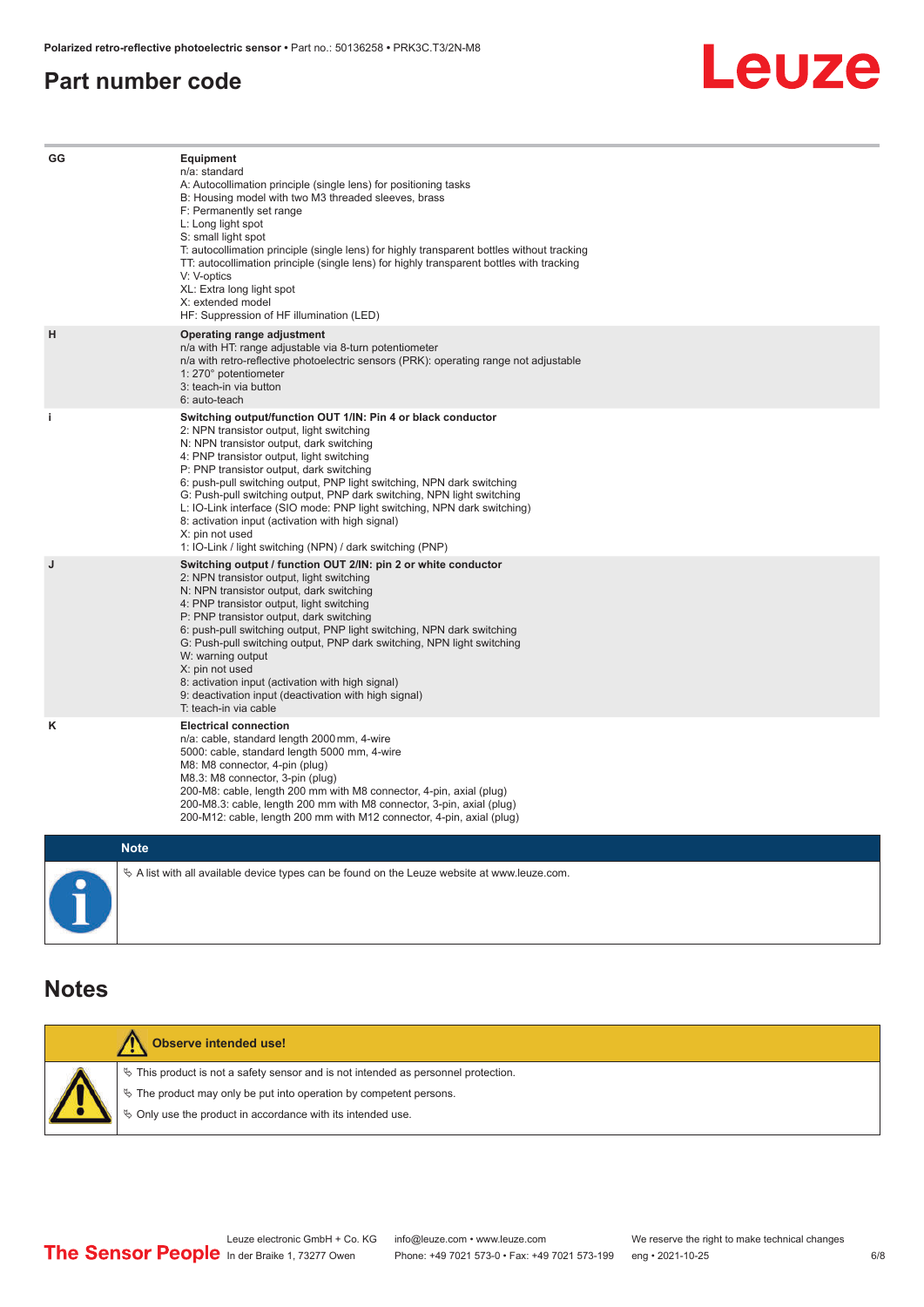#### <span id="page-6-0"></span>**Notes**

# **Leuze**

#### **For UL applications:**

ª For UL applications, use is only permitted in Class 2 circuits in accordance with the NEC (National Electric Code). ª These proximity switches shall be used with UL Listed Cable assemblies rated 30V, 0.5A min, in the field installation, or equivalent (categories: CYJV/ CYJV7 or PVVA/PVVA7)

## **Further information**

- Light source: Average life expectancy 100,000 h at an ambient temperature of 25 °C
- Response time: For short decay times, an ohmic load of approx. 5 kOhm is recommended
- Sum of the output currents for both outputs, 50 mA for ambient temperatures > 40 °C
- The light spot may not exceed the reflector.
- Use of MTK(S) or REF 6-A- reflective tape is preferred.
- For REF 6-A reflective tape, the sensor's side edge must be aligned parallel to the side edge of the reflective tape.

#### **Accessories**

## Connection technology - Connection cables

|   | Part no. | <b>Designation</b> | <b>Article</b>   | <b>Description</b>                                                                                                                                 |
|---|----------|--------------------|------------------|----------------------------------------------------------------------------------------------------------------------------------------------------|
| ŧ | 50130850 | KD U-M8-4A-V1-050  | Connection cable | Connection 1: Connector, M8, Axial, Female, 4-pin<br>Connection 2: Open end<br>Shielded: No<br>Cable length: 5,000 mm<br>Sheathing material: PVC   |
|   | 50130871 | KD U-M8-4W-V1-050  | Connection cable | Connection 1: Connector, M8, Angled, Female, 4 -pin<br>Connection 2: Open end<br>Shielded: No<br>Cable length: 5,000 mm<br>Sheathing material: PVC |

#### Mounting technology - Mounting brackets

|     | Part no. | <b>Designation</b> | <b>Article</b>  | <b>Description</b>                                                                                                                                                                       |
|-----|----------|--------------------|-----------------|------------------------------------------------------------------------------------------------------------------------------------------------------------------------------------------|
| 出す。 | 50060511 | BT <sub>3</sub>    | Mounting device | Design of mounting device: Angle, L-shape<br>Fastening, at system: Through-hole mounting<br>Mounting bracket, at device: Screw type<br>Type of mounting device: Rigid<br>Material: Metal |